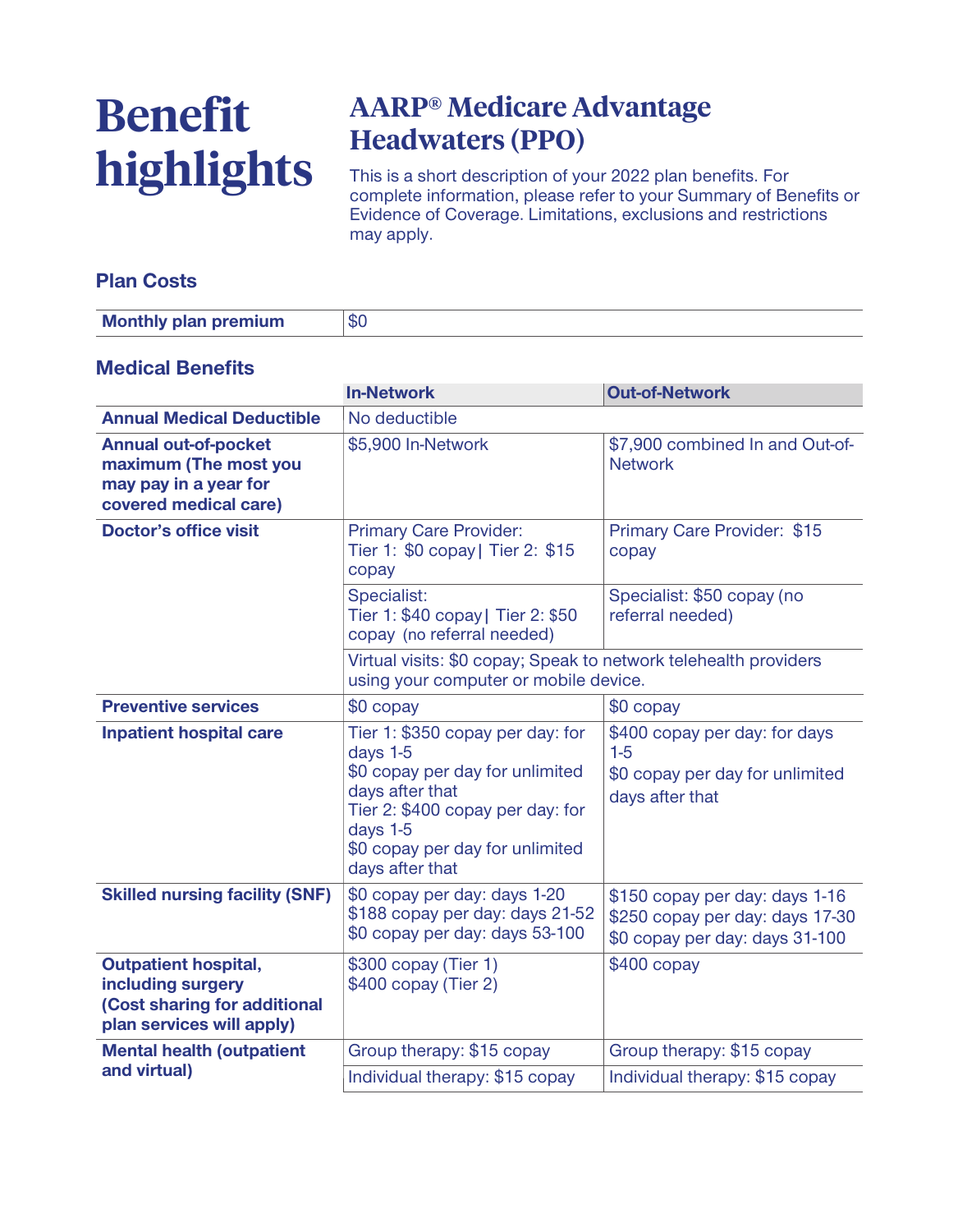## **Medical Benefits**

|                                                                     | <b>In-Network</b>                                                                                         | <b>Out-of-Network</b>         |
|---------------------------------------------------------------------|-----------------------------------------------------------------------------------------------------------|-------------------------------|
|                                                                     | Virtual visits: \$0 copay; Speak to network telehealth providers<br>using your computer or mobile device. |                               |
| <b>Diabetes monitoring</b><br><b>supplies</b>                       | \$0 copay for covered brands                                                                              | 50% coinsurance               |
| <b>Diagnostic radiology</b><br>services (such as MRIs, CT<br>scans) | $$145$ copay                                                                                              | $$145$ copay                  |
| <b>Diagnostic tests and</b><br>procedures (non-<br>radiological)    | $$20$ copay                                                                                               | $$20$ copay                   |
| <b>Lab services</b>                                                 | \$0 copay                                                                                                 | \$0 copay                     |
| <b>Outpatient x-rays</b>                                            | \$15 copay                                                                                                | \$15 copay                    |
| <b>Ambulance</b>                                                    | \$260 copay for ground or air                                                                             | \$260 copay for ground or air |
| <b>Emergency care</b>                                               | \$90 copay (\$0 copay for emergency care outside the United<br>States) per visit                          |                               |
| <b>Urgently needed services</b>                                     | \$40 copay (\$0 copay for urgently needed services outside the<br><b>United States) per visit</b>         |                               |

# **Benefits and Services Beyond Original Medicare**

|                               | <b>In-Network</b>                                                                                                                                                                                                                                                                               | <b>Out-of-Network</b>                                    |
|-------------------------------|-------------------------------------------------------------------------------------------------------------------------------------------------------------------------------------------------------------------------------------------------------------------------------------------------|----------------------------------------------------------|
| <b>Routine physical</b>       | \$0 copay; 1 per year*                                                                                                                                                                                                                                                                          | \$0 copay; 1 per year*                                   |
| <b>Routine eye exams</b>      | \$0 copay; 1 every year*                                                                                                                                                                                                                                                                        | \$0 copay; 1 every year*                                 |
| <b>Routine eyewear</b>        | \$0 copay; up to \$100 every year for frames or contact lenses<br>through UnitedHealthcare Vision. Standard single, bifocal, trifocal,<br>or progressive lenses are covered in full.*<br>Home delivered eyewear available nationwide through<br>UnitedHealthcare Vision (select products only). |                                                          |
| <b>Dental - preventive</b>    | \$0 copay for exams, cleanings,<br>x-rays, and fluoride*                                                                                                                                                                                                                                        | \$0 copay for exams, cleanings,<br>x-rays, and fluoride* |
| <b>Dental - comprehensive</b> | \$0 copay for comprehensive<br>dental services*                                                                                                                                                                                                                                                 | \$0 copay for comprehensive<br>dental services*          |
| <b>Dental - benefit limit</b> | \$500 combined limit on all covered dental services*<br>If you choose to see an out-of-network dentist you might be billed<br>more, even for services listed as \$0 copay                                                                                                                       |                                                          |
| <b>Hearing - routine exam</b> | \$0 copay; 1 per year*                                                                                                                                                                                                                                                                          | \$50 copay; 1 per year*                                  |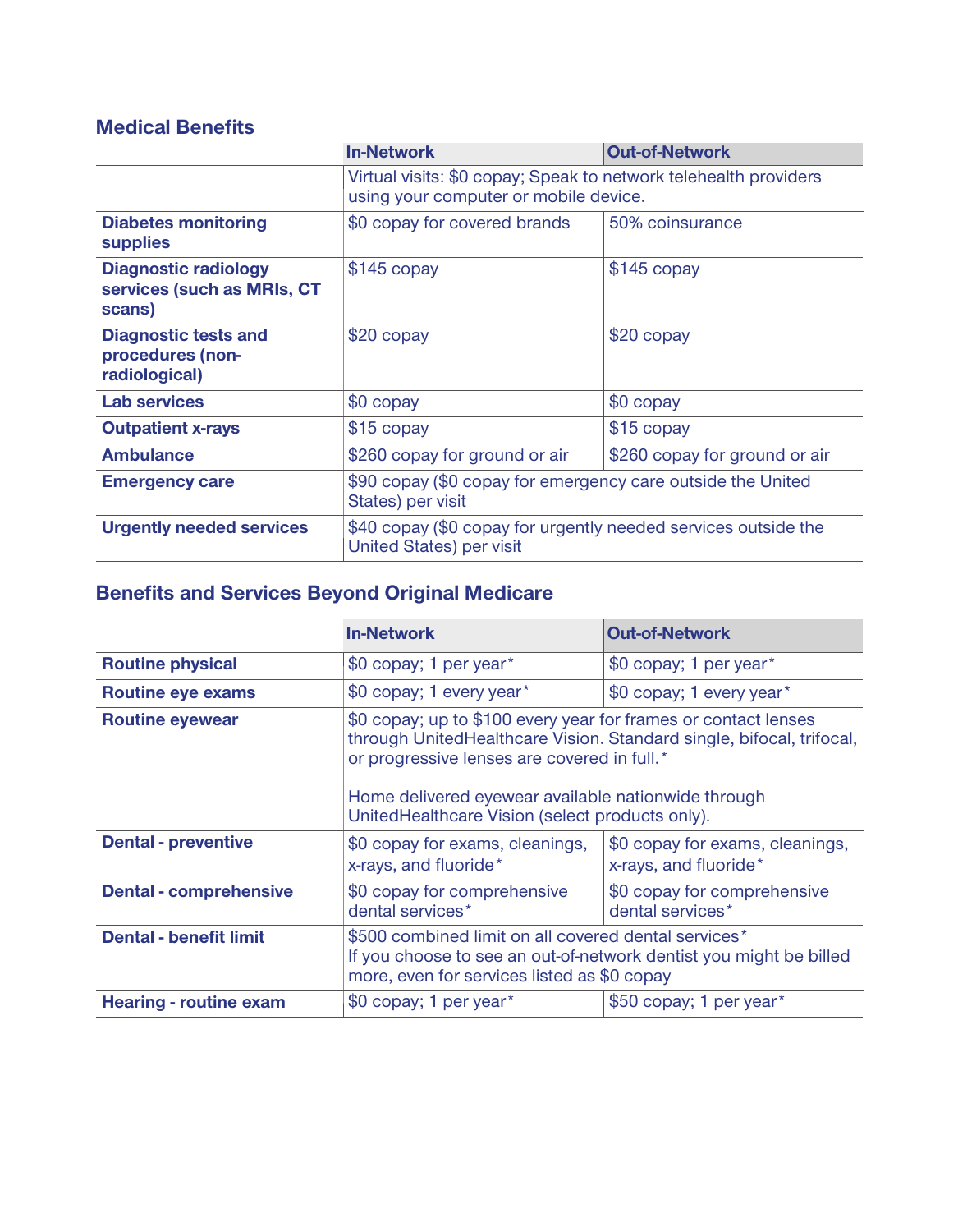|                                                       | <b>In-Network</b>                                                                                                                                                                                                                                                                             | <b>Out-of-Network</b>                           |
|-------------------------------------------------------|-----------------------------------------------------------------------------------------------------------------------------------------------------------------------------------------------------------------------------------------------------------------------------------------------|-------------------------------------------------|
| <b>Hearing aids</b>                                   | \$175 - \$1,225 copay for each hearing aid provided through<br>UnitedHealthcare Hearing, up to 2 hearing aids every year.*<br>Includes hearing aids delivered directly to you with virtual follow-<br>up care through Right2You (select models), offered only by<br>UnitedHealthcare Hearing. |                                                 |
| <b>Fitness program</b>                                | Renew Active fitness membership, classes and online brain<br>exercises at no cost to you.                                                                                                                                                                                                     |                                                 |
| <b>Personal Emergency</b><br><b>Response System</b>   | Emergency monitoring device at no cost.                                                                                                                                                                                                                                                       |                                                 |
| <b>Foot care - routine</b>                            | \$50 copay; 6 visits per year*                                                                                                                                                                                                                                                                | \$50 copay; 6 visits per year*                  |
| <b>Routine Chiropractic care</b>                      | \$10 copay; 12 chiropractic visits<br>per year*                                                                                                                                                                                                                                               | \$50 copay; 12 chiropractic visits<br>per year* |
| <b>Routine Acupuncture</b>                            | \$10 copay; 12 acupuncture<br>visits per year*                                                                                                                                                                                                                                                | \$50 copay; 12 acupuncture<br>visits per year*  |
| <b>Over-the-Counter (OTC)</b><br><b>Products Card</b> | \$40 credit on a prepaid card every quarter to use on approved<br>over-the-counter products.                                                                                                                                                                                                  |                                                 |
| <b>Meal Benefit</b>                                   | \$0 copay; Meals provided 1 time per calendar year immediately<br>after an inpatient hospital or skilled nursing facility stay.                                                                                                                                                               |                                                 |
| <b>NurseLine</b>                                      | Speak with a registered nurse (RN) 24 hours a day, 7 days a<br>week.                                                                                                                                                                                                                          |                                                 |
| $*$ Dopofito combined in and out of potwark           |                                                                                                                                                                                                                                                                                               |                                                 |

**\*Benefits combined in and out-of-network**

## **Prescription Drugs**

|                                                   | <b>Your Cost</b>                                                                                                                                                                                                                      |                                            |
|---------------------------------------------------|---------------------------------------------------------------------------------------------------------------------------------------------------------------------------------------------------------------------------------------|--------------------------------------------|
| <b>Annual prescription (Part D)</b><br>deductible | \$0 for Tier 1 and Tier 2; \$395 for Tier 3, Tier 4, Tier 5                                                                                                                                                                           |                                            |
| Initial coverage stage                            | <b>Standard Retail</b><br>$(30-day)$                                                                                                                                                                                                  | <b>Preferred Mail Order</b><br>$(100-day)$ |
| <b>Tier 1: Preferred Generic</b>                  | \$0 copay                                                                                                                                                                                                                             | $$0$ copay                                 |
| Tier 2: Generic <sup>1</sup>                      | $$12$ copay                                                                                                                                                                                                                           | \$0 copay                                  |
| <b>Tier 3: Preferred Brand</b>                    | \$47 copay                                                                                                                                                                                                                            | \$131 copay                                |
| Select Insulin Drugs <sup>2</sup>                 | $$35$ copay                                                                                                                                                                                                                           | \$95 copay                                 |
| <b>Tier 4: Non-Preferred Drug</b>                 | $$100$ copay                                                                                                                                                                                                                          | $$290$ copay                               |
| <b>Tier 5: Specialty Tier</b>                     | 26% coinsurance                                                                                                                                                                                                                       | N/A <sup>3</sup>                           |
| <b>Coverage gap stage</b>                         | Tier 1 drugs are covered in the gap. For covered drugs on other<br>tiers, after your total drug costs reach \$4,430, you pay 25%<br>coinsurance for generic drugs and 25% coinsurance for brand<br>name drugs during the coverage gap |                                            |